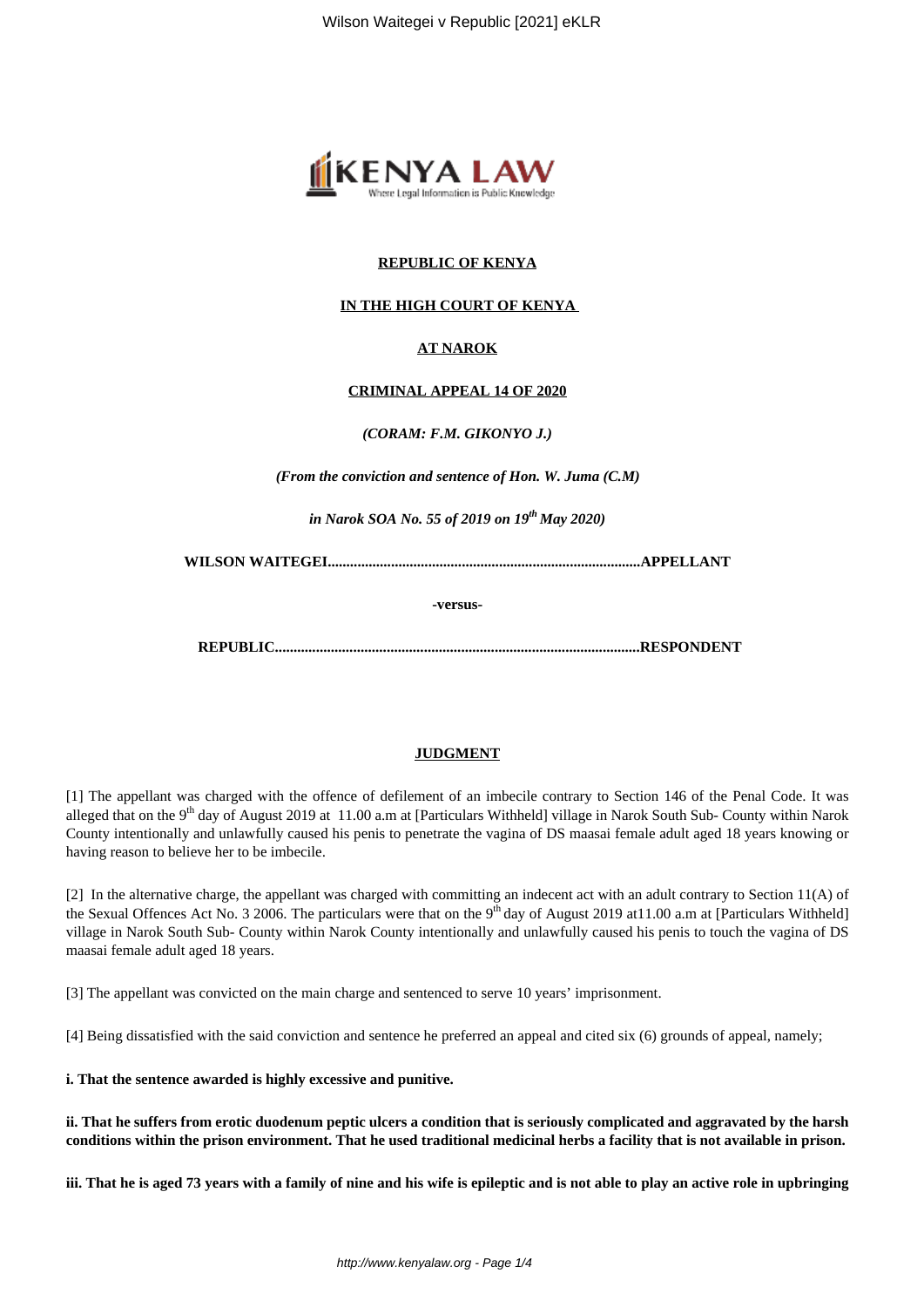**and fending off the family task that was squarely on his shoulders with his confinement in prison, the family is likely to suffer.**

**iv. That he earnestly pray that the sentence awarded therein be reviewed and a lesser sentence be considered.**

#### **v. That in consideration of his wife's ailment he be awarded a suspended sentence so that he may amend broken life.**

[5] Ultimately, he prayed that this appeal be allowed and sentence be quashed or that this court evaluates the evidence and make its own finding in conviction and sentence.

[6] The appellant orally submitted he is sick, toothless and blind. He prayed for a non- custodial sentence. He also urged this court to considered the 9 months he spent in remand and that he is now 75 years old.

#### **Respondent's submission**

[7] Mr. Karanja, the prosecution counsel, submitted that the prosecution proved its case beyond reasonable doubt. There was intercourse according to the complainant's evidence through the intermediary. PW4 corroborated the fact of penetration. That PW2 produced medical evidence which proved there was penetration.

[8] The respondent submitted that the appellant was also seen heading towards where PW2 was.

[9] The respondent submitted that PW2 was intellectually challenged. The evidence of PW5 and PW3 and also the psychiatrist's report proved the victim was intellectually challenged. Therefore, the victim could not give consent to intercourse.

[10] The respondent submitted that the appellant committed the offence as he was within the homestead at the time of offence. The appellant knew the victim was mentally challenged and admitted this fact. He was trusted by her mother and took advantage of her.

[11] On the sentence, the respondent submitted that the sentence passed on the appellant is appropriate. The prescribed sentence is a maximum of 14 years. The trial court considered his mitigation, age and aggravating factors and imposed 10 years' imprisonment. Therefore, discretion was exercised judicially.

### **ANALYSIS AND DETERMINATION**

### **Court's duty**

[12] As first appellate court; I should re-evaluate the evidence afresh and arrive at own independent conclusions. I am however reminded to bear in mind that I neither saw nor heard the witnesses and give due regard for that. See *Okeno v Republic (1972) E.A, 32.*

[13] I have considered the grounds of appeal and evidence adduced in the lower court and find the main issue for determination is;

### **Whether the sentence was manifestly harsh and excessive**

[14] The appellant does not challenge his conviction. I uphold the conviction.

### **Sentencing**

[15] The sentence for defilement of such persons who are intellectually challenged is prescribed in *section 146 of the Penal Code Cap 63, Laws of Kenya* as follows:-

### *"146. Defilement of idiots or imbeciles*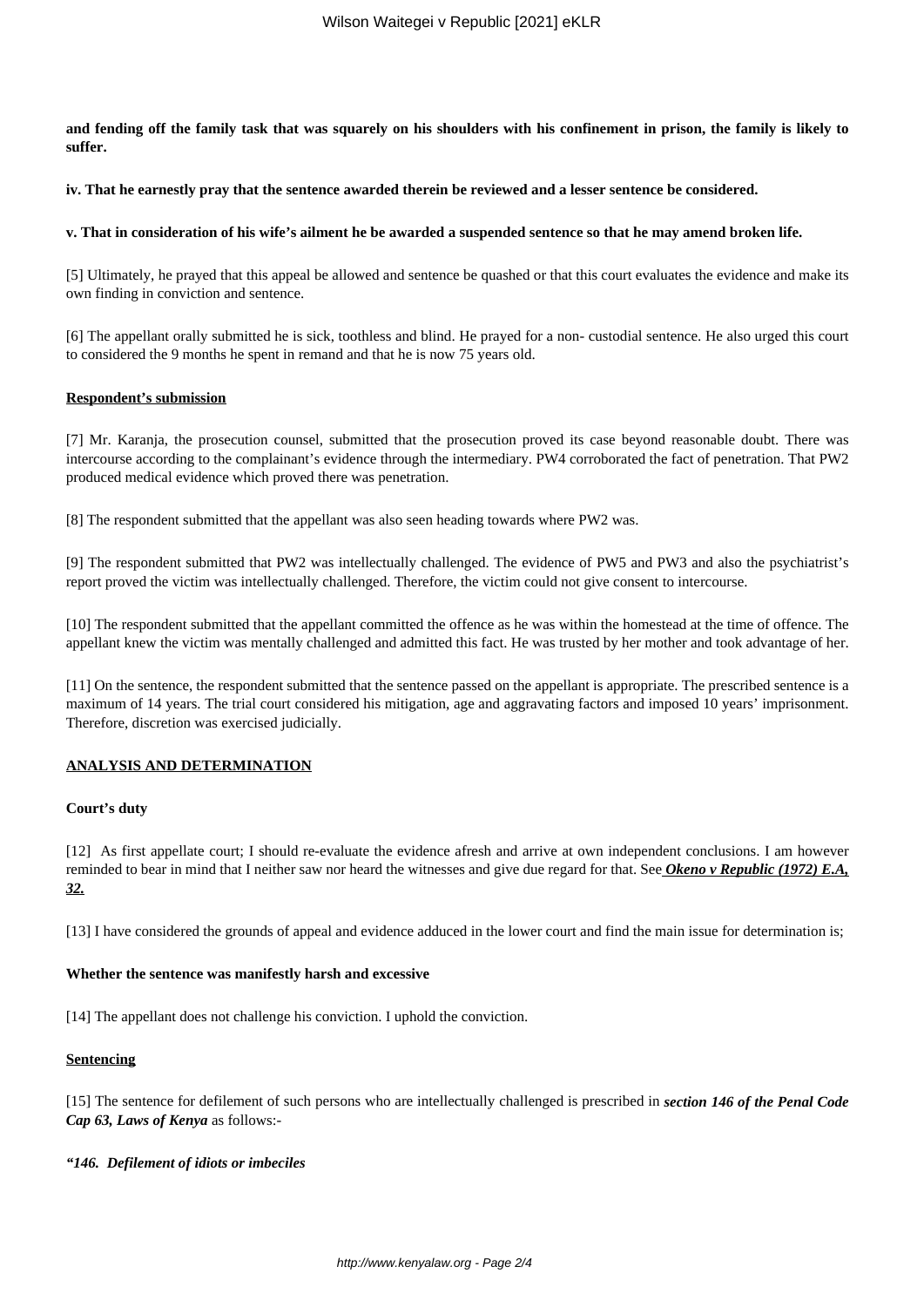*Any person who, knowing a person to be an idiot or imbecile, has or attempts to have unlawful carnal connection with him or her under circumstances not amounting to rape, but which prove that the offender knew at the time of the commission of the offence that the person was an idiot or imbecile, is guilty of a felony and is liable to imprisonment with hard labour for fourteen years."*

[16] Under the command of the Constitution and humanity, I wish to state that this section should be read with such alterations and modifications in respect of; i) the manner the victims of defilement are described and addressed; and ii) the imposition of hard labour as part of sentence. See article 30 and 54 of the Constitution below.

[17] Article 30 of the Constitution prohibits imposition of forced labour in express mandatory manner, that: -

### **30(2) A person shall not be required to perform forced labour**

[18] Article 54 of the Constitution demands respect for persons with disability as follows: -

#### **54(1) A person with any disability is entitled;**

#### **(a) to be treated with dignity and respect and to be addressed and referred to in a manner that is not demeaning**

[19] Parliament should however carry out appropriate amendment to the section.

[20] Having said that, in the instant case, the learned trial magistrate sentenced the appellant to ten years' imprisonment. The law provides for a maximum sentence of fourteen years. Therefore, the learned trial magistrate acted within the confines of the law.

[21] The Court of Appeal, in the case of Peter Mbugua Kabui v Republic [2016] eKLR held as follows: -

*"***The principles upon which an appellate Court will act in exercising its discretion to review or alter a sentence imposed by the trial court are now settled. The predecessor of this Court, in the case of Ogolla s/o Owuor vs Republic, [1954] EACA 270, pronounced itself on this issue as follows: -**

**"The Court does not alter a sentence unless the trial Judge has acted upon wrong principles or overlooked some material factors".**

**To this, we would add a third criterion namely, "that the sentence is manifestly excessive in view of the circumstances of the case (R - v- Shershowsky (1912) CCA 28TLR 263)."**

**See also Omuse - v- R (supra) while in the case of Shadrack Kipkoech Kogo - vs - R., Eldoret Criminal Appeal No.253 of 2003 the Court of Appeal stated thus:-**

**"Sentence is essentially an exercise of discretion by the trial court and for this court to interfere it must be shown that in passing the sentence, the sentencing court took into account an irrelevant factor or that a wrong principle was applied or that short of these, the sentence itself is so excessive and therefore as an error of principle must be interfered with (see also Sayeka –vs- R. (1989 KLR 306)"**

### **In the more recent case of Kenneth Kimani Kamunyu -vs- R. (2006) eKLR, this Court reiterated this principle and stated that an appellate Court can only interfere with the sentence if it is illegal or unlawful."**

[22] Clearly the sentence in this case was legal. Except, however, it is important to take account of the fact that he is now of advanced age, 75 years; he has eaten into the bonus of his life, for the days of our lives are 70 years, and the bonus is ordinarily full of trouble and sorrow. See the Holy Bible, *New King James Version; Psalms 90:10* that: -

**The days of our lives are seventy years; And if by reason of strength they are eighty years, Yet their boast is only labor and**